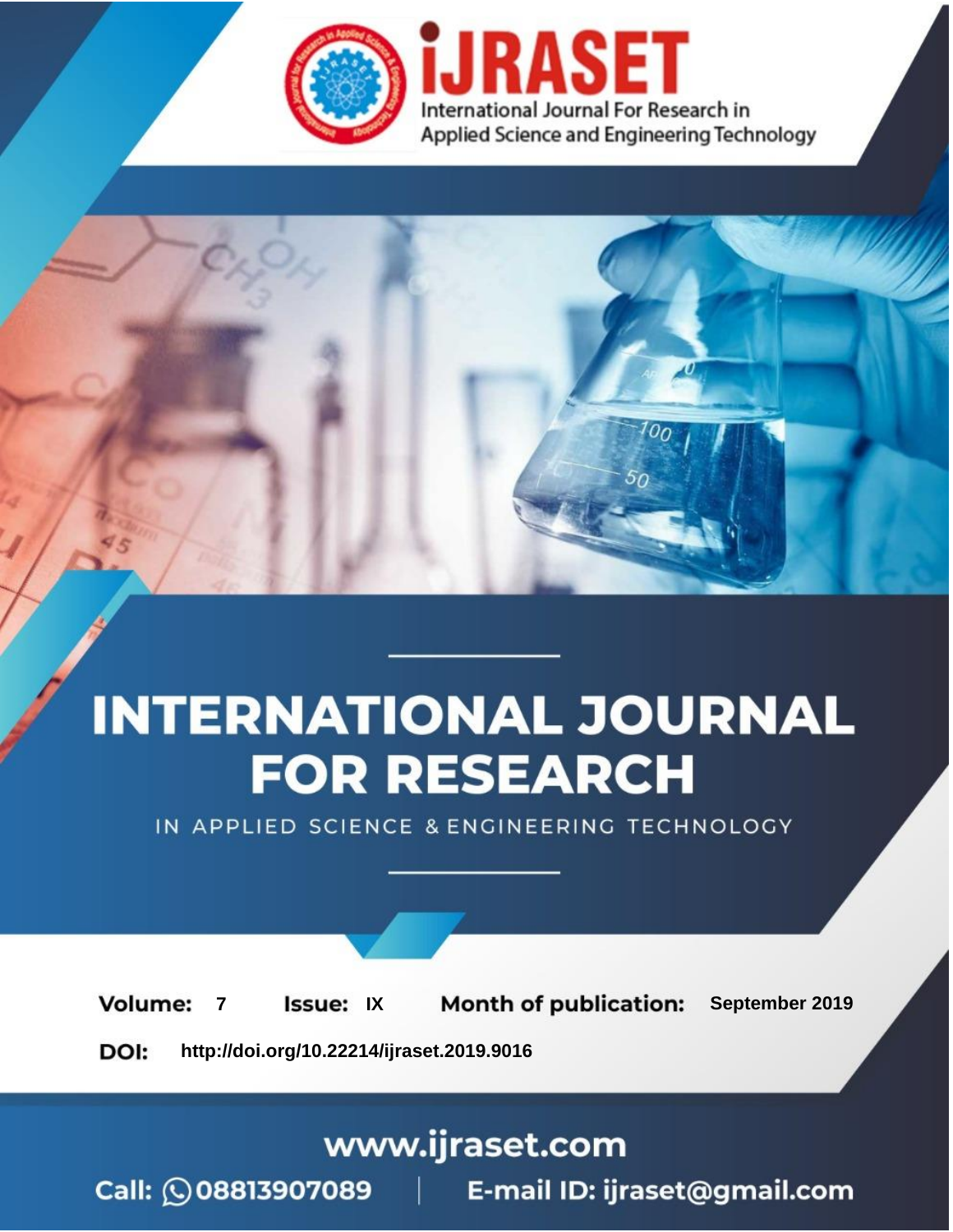

### **Performance Appraisal and its Importance-A Study with Reference to Five Star Hotels in Jordan**

Mohammed Abd-Alwahab Al Rawashdeh<sup>1</sup>, Dr. C Sumangala<sup>2</sup>

*<sup>1</sup>Research Scholar, Department of Management Science, University of Mysore, Mysuru <sup>2</sup>Head of Department, Department of Management Science, Yuvaraja's College, University of Mysore, Mysuru*

*Abstract: Performance appraisal is essential to understand and improve employees' performance through HRM. Recent developments, however, indicate that performance appraisal is the basis for employee development. Performance appraisal indicates the level of desired performance level, level of actual performance and the gap between these two. To understand the importance of performance appraisal of employees thus becomes important. The researcher, therefore, chose to analyze five-star hotels situated in different parts of Jordan. A total of 263 employees from various Five star hotels were included in the present study. They were administered a structured questionnaire on performance appraisal and its importance developed by the researcher. Data was collected through a well-structured questionnaire and the data was analyzed using ANOVA test and desired results were obtained. Performance appraisal was measured in following three major aspects in this study:*

*1) Current Performance Appraisal System (CPAS)*

*2) Fair Performance Appraisal (FPA)*

*3) Perceived Employee Performance (PEP)*

*Keywords: Performance appraisal, employee development, and Hospitality/Hotel Industry*

#### **I. INTRODUCTION**

"Maximizing performance is a priority for most organizations today". This phrase is eye-catchy. A high level of performance requires a suitable performance management system, which comprises all the methods used by managers to monitor, guide, evaluate and improve employee performance, including rewards, job design, training, and performance appraisal. "A principal feature of performance management is thus that it connects the objectives of the organization to a system of work targets for individual employees. In such models of performance management objective setting and a formal appraisal are placed at the heart of the approach" (Redman &Wilkinson, 2006). If we want to know how well an employee is working, what his/her strengths and weaknesses are, we have to conduct a performance appraisal (Jain, 2009). The field of performance measurement has been the focus of much attention by academics and practitioners, in both public and private sector organizations, in recent years as a way to manage and control organizations(Othman, 2014). (Den Hartog, Boselie, &Paauwe, 2004) argued that the impact of individual and group performance on organizational performance is "mostly assumed rather than tested, and that to understand and change individual performance, one needs to understand the organizational context in which it occurs". The fact that humans have different individual life experiences, motivational levels, socio-demographic characteristics, knowledge, attitudes, values, and behavioral patterns may contribute to organizational excellence and effectiveness. Thus, researchers and practitioners need to know as much as possible about the determinants for employee performance in order for management to understand individual attitudes, beliefs and behaviors as contributing factors in achieving organizational goals (Othman, 2014). The importance of an employee in the hospitality industry becomes more significant because of its nature- manpower intensive industry. In the hospitality industry and hotel sector especially, it is very important for organizations to stay focused on employee performance and so how to get enhancement in employee performance. Hence, the importance andextent to which performance appraisal is practiced in hotels in the southernregion of Jordan is the main aim of the study.

#### **II. REVIEW OF LITERATURE**

*A.* Ibeogu and Ozturen (2015) in their study "Perception of Justice in Performance Appraisal and Effect on Satisfaction: Empirical Findings from Northern Cyprus Banks" aimed to understand the perceptions of employees towards performance appraisals. The overall perception of respondents shows a positive rating towards interpersonal justice, distributive justice and procedural justice in performance appraisal (PA). While the respondents agreed to rate PA system positively, metrics that define high satisfaction with the PA system was statistically low and non-significant. Furthermore, satisfaction with PA system can only be translated when the employees see that a positive appraisal results in pay rise, promotion, training and development, awards, other monetary incentives such as benefits and insurance.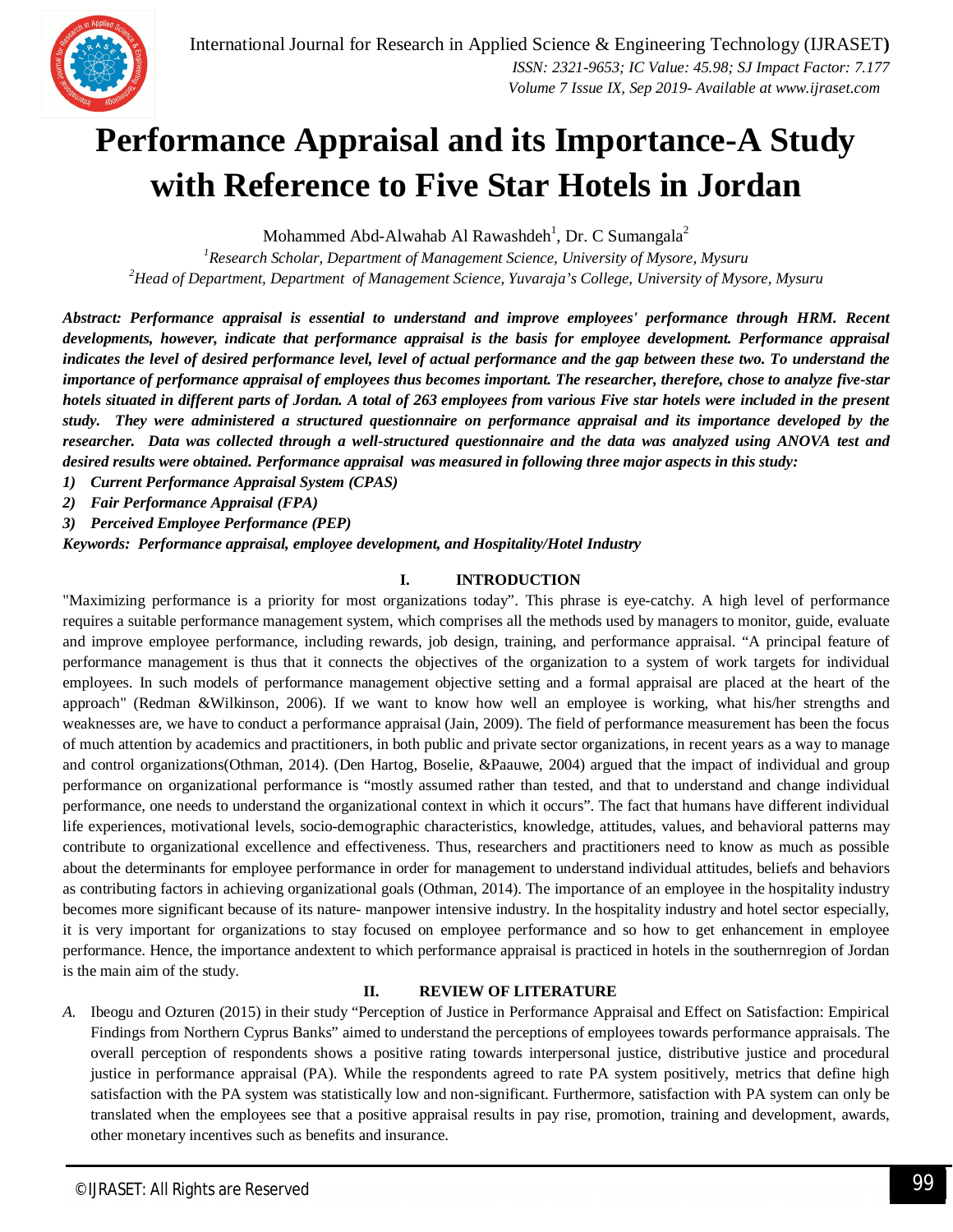

 *ISSN: 2321-9653; IC Value: 45.98; SJ Impact Factor: 7.177 Volume 7 Issue IX, Sep 2019- Available at www.ijraset.com*

- *B.* Haraisa (2016) proposed a model under the topic "The Impact of Human Resource Management Practices on Innovation Performance: An Empirical Study on Jordanian Private Hospitals" identified the impact of human resource management practices on the innovation performance of the (14) Jordanian private hospitals operating at Amman city. The sampling unit and analysis (respondents) composed of (182) manager working in the target hospitals. In order to achieve the study objectives, the researcher designed a questionnaire consisting of (25) paragraph to collect the required data from the study sample. The multiple regression analysis was used to testing the hypotheses. Empirical results found that human resource management practices have a positive impact on innovation performance, and the highest impact was for the training and development, while the lowest impact was for the performance appraisal. Based on the results the study recommended to conduct more researches and studies in the subject of human resource management practices in other sectors, especially in the manufacturing companies.
- *C.* Mollel (2017) conducted study "Perception of public service employees on performance appraisal management in Muheza District, Tanzania" had investigated the perception of public service employees on performance appraisal management system in Muheza District in Tanzania. The target population was 2232 employees and a sample of 339 was randomly selected. The questionnaire and interview schedules were validated by experts before actual data collection. Cronbach's Alpha ranging between 0.76 and 0.95 ensured acceptable reliability of the questionnaire. The study concludes that although training and development are perceived to be essential for effective job performance, their modalities were not effective. Also, though promotion is perceived to be an important ingredient for effective individual performance, appraisal recognition seemed to lead employees to get satisfied with their jobs. Finally, management should promote employees regularly as promotion is perceived to be an important ingredient for effective individual performance, something which may increase their productivity.

#### **III. IMPORTANCE OF PERFORMANCE APPRAISAL**

Performance appraisal is a method by which the job performance of an employee is evaluated (generally in terms of quality, quantity, cost, and time) typically by the corresponding manager or supervisor. A performance appraisal is a part of guiding and managing career development. It is the process of obtaining, analyzing, and recording information about the relative worth of an employee to the organization. Performance appraisal is an analysis of an employee's recent successes and failures, personal strengths and weaknesses, and suitability for promotion or further training. It is also the judgment of an employee's performance in a job based on considerations other than productivity alone (Daley, 1992). Performance appraisal is a process designed to evaluate, manage and eventually improve employees' performance. It should allow the employer and its employee to openly discuss expectations of the organization and the employees' achievements especially for the future development of the employee. It becomes part of a more strategic approach to put together human resource activities and business policies. It is important to assess employees and develop their competencies, enhance performance and distribute rewards (Fletcher, 2001). Performance appraisal is clearly a very much researched area in organizational behavior (Murphy & Cleveland, 1991), it is also a widely debated topic with very confusing findings, contradicting from each other (Wright, 2002) and an important managerial process of performance management (Longenecker & Goff, 1992), that links organizational objectives, performance standards and performance evaluation, which is used to measure the effectiveness and efficiency of the employees (Redman, Snape, Thompson, & Yan, 2000). Most appraisal methods used throughout the world today are based, to some extent at least upon the following techniques: Graphic rating scales; behaviorally anchored rating scales (BARS), behavioral observation scales (BOS); mixed standard rating scales; and management by objectives (MBO). Most commentators agree that goal-based appraisal systems, in which an employee's work performance is measured against specific goals, are the most satisfactory (Dorfman, Stephan, & Loveland, 1986; Latham, 1981; Locke & Latham, 1984).Performance appraisal is important in providing the organization with data to analyze and plan for the resources of the organization. Kavanagh, Benson, and Brown (2007), emphasizes that the employee performance appraisal can be used to observe the organizations' performance.

#### **IV. OBJECTIVES OF THE STUDY**

To assess the Performance Appraisal and its importance in selected Hotels in Jordan. The hypothesis of the Study

HI: Performance Appraisal in Five Star Hotels in Jordan is adequate.

- *1) Sample:* This study was based on five-stars rated hotels in operation in South Area of Jordan (Aqaba, Petra, Dead sea) and around 18 Hotels were chosen.
- *2) Statistical Tools Employed:* The study employed statistical tools in order to analyze the data. The tools used for the study were descriptive statistics tools like percentage, mean and standard deviation, One Sample t-test, ANOVA and ANCOVA.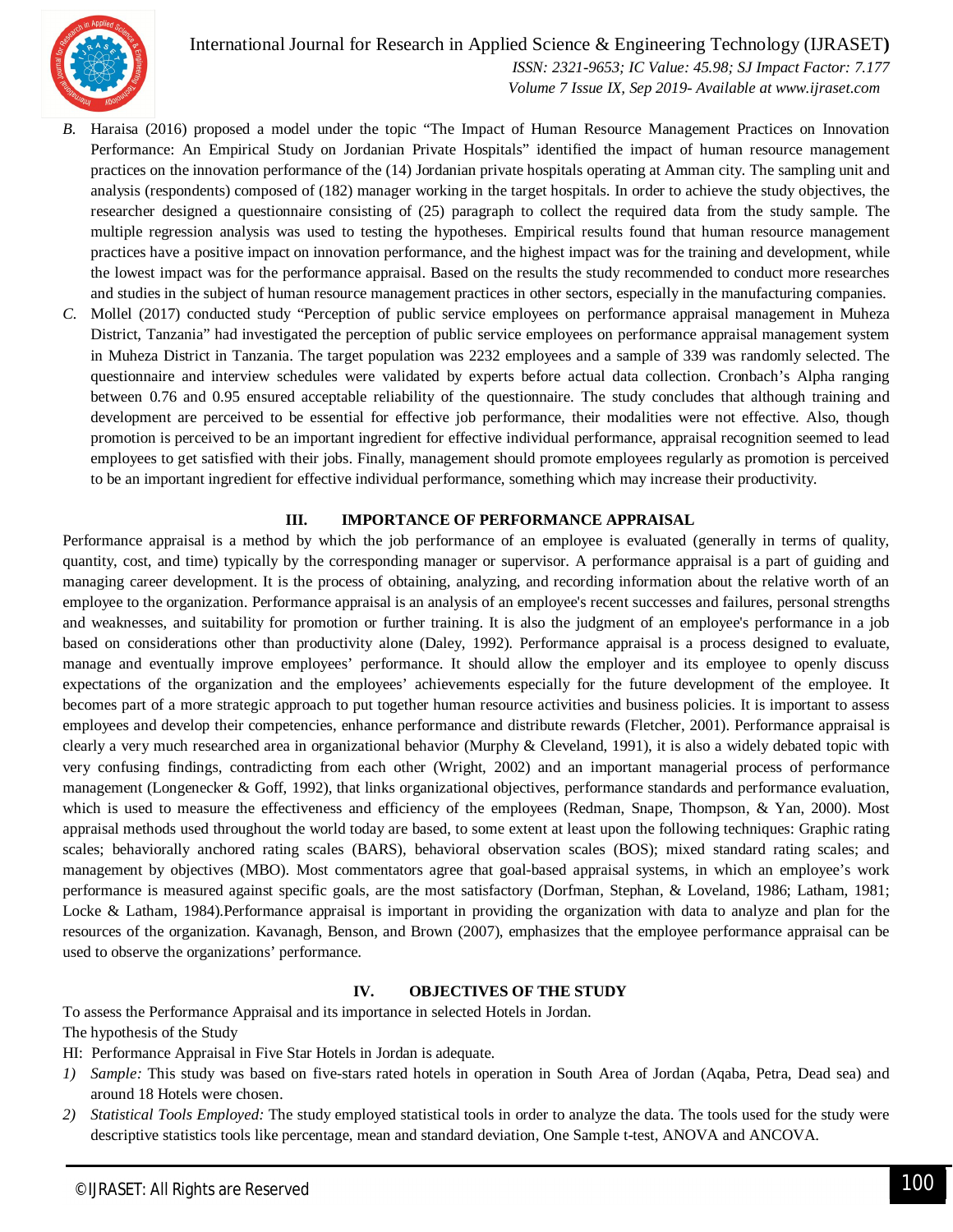

#### **V. RESULTS: DATA ANALYSIS AND INTERPRETATION**

*A. Current Performance Appraisal System (CPAS)*

| Table 1: Descriptive statistics for Current Performance Appraisal System (CPAS) |  |
|---------------------------------------------------------------------------------|--|
|                                                                                 |  |

| Variable    | N   | Mean  | Std. Deviation | Std. Error |
|-------------|-----|-------|----------------|------------|
|             |     |       |                | Mean       |
| Performance | 263 | 89.98 | 11.257         | .694       |
| appraisal   |     |       |                |            |

Table 2: Results of one-sample 't' test for mean Current Performance Appraisal System (CPAS)

| Variable    |          | Test Value = $92$     |      |            |  |  |  |  |  |
|-------------|----------|-----------------------|------|------------|--|--|--|--|--|
| Performance |          | df<br>P value<br>Mean |      |            |  |  |  |  |  |
| appraisal   |          |                       |      | Difference |  |  |  |  |  |
|             | $-2.914$ | 262                   | .004 | $-2.023$   |  |  |  |  |  |

When one sample t test was performed to verify the adequacy of Current Performance Appraisal System in five star hotels in Jordan, taking 92 as standard, it was found that Current Performance Appraisal System was lesser than the expected. The observed mean for Current Performance Appraisal System was 89.98 as against expected 92.0 scores. 't' value of 2.914 was found to be significant at .004 level. In other words, there is need to improve Current Performance Appraisal System as perceived by the respondents.





#### *B. Fair Performance Appriasal (FPA)*

|  | Table 3: Descriptive statistics for Fair Performance Appraisal scores (FPA) |
|--|-----------------------------------------------------------------------------|
|  |                                                                             |

| Variable                      |     | Mean  | Std. Deviation | Std. Error<br>Mean |
|-------------------------------|-----|-------|----------------|--------------------|
| Fair performance<br>appraisal | 263 | 62.83 | 7.845          | .484               |

Table 4: Results of one-sample 't' test for mean Fair Performance Appraisal scores (FPA)

|                  |                   |     | .       |            |  |  |  |
|------------------|-------------------|-----|---------|------------|--|--|--|
| Variable         | Test Value = $64$ |     |         |            |  |  |  |
| Fair performance |                   | df  | P value | Mean       |  |  |  |
| appraisal        |                   |     |         | Difference |  |  |  |
|                  | $-2.413$          | 262 | .017    | $-1.167$   |  |  |  |

In the case of Fair Performance Appraisal, one sample t test revealed a significant difference between expected mean and observed values. 't' value of 2.413 was found to be significant at .017 level. The expected mean Fair Performance Appraisal scores were 62.83 as against expected scores of 64.00. We find the observed mean was significantly lesser than the expected ones. Hence, even in this case also there is a need to improve FPA SCORES as perceived by the respondents.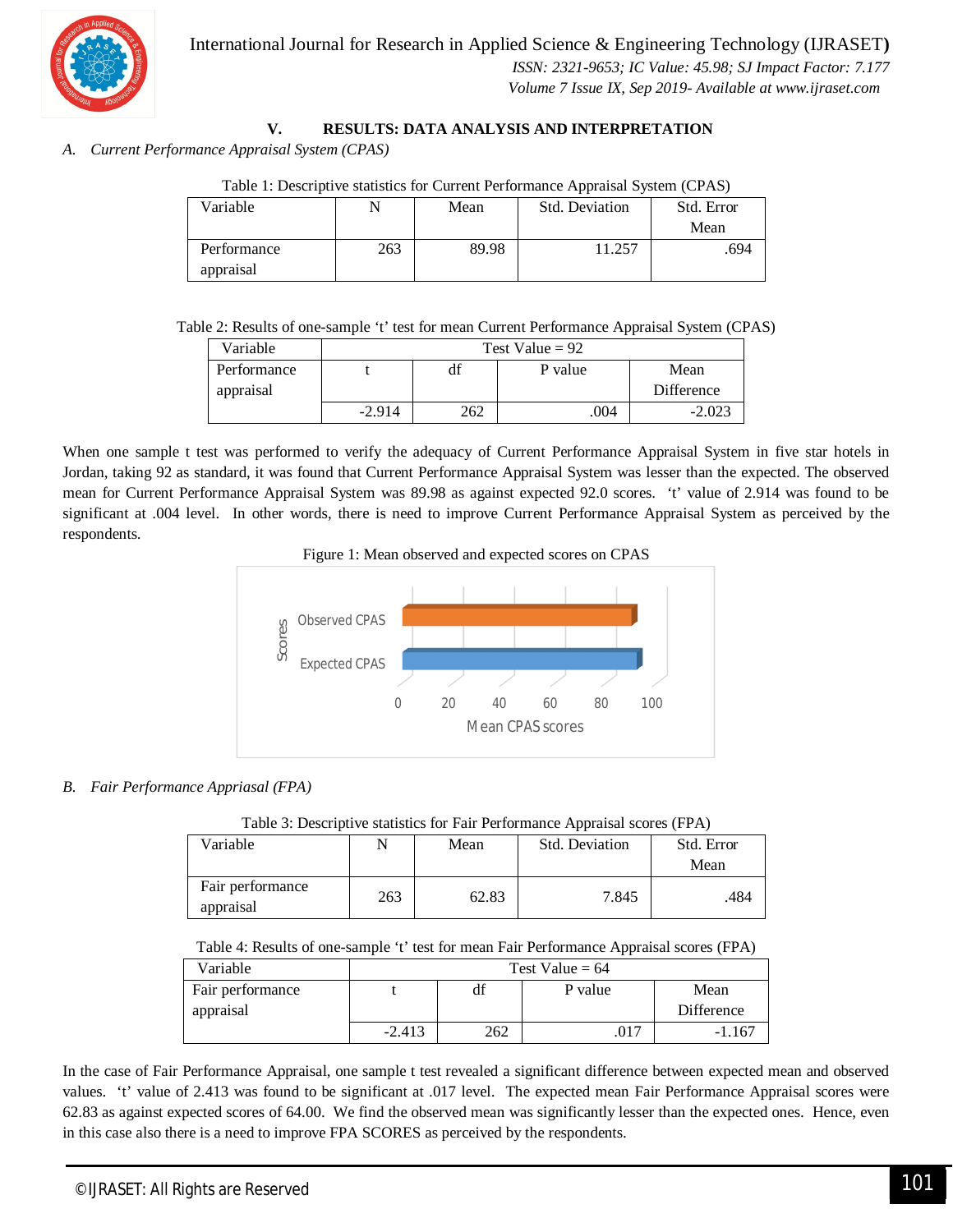

 *ISSN: 2321-9653; IC Value: 45.98; SJ Impact Factor: 7.177*

 *Volume 7 Issue IX, Sep 2019- Available at www.ijraset.com*

Figure 2: Mean observed and expected scores on FPA



#### *C. Perceived Employee Performance (PEP)*

| Variable                          |     | Mean  | <b>Std. Deviation</b> | Std. Error |  |  |  |  |  |
|-----------------------------------|-----|-------|-----------------------|------------|--|--|--|--|--|
|                                   |     |       |                       | Mean       |  |  |  |  |  |
| Perceived Employee<br>Performance | 263 | 95.40 | 8.832                 | .545       |  |  |  |  |  |

| Table 5: Descriptive statistics for Perceived Employee Performance (PEP) |  |
|--------------------------------------------------------------------------|--|
|                                                                          |  |

| Table 6: Results of one-sample 't' test for mean Perceived Employee Performance (PEP) |                   |     |         |            |  |  |  |
|---------------------------------------------------------------------------------------|-------------------|-----|---------|------------|--|--|--|
| Variable                                                                              | Test Value = $92$ |     |         |            |  |  |  |
| Perceived Employee                                                                    |                   | df  | P value | Mean       |  |  |  |
| Performance                                                                           |                   |     |         | Difference |  |  |  |
|                                                                                       | 6.248             | 262 | .001    | 3.403      |  |  |  |

When one sample t test was performed to verify the adequacy of Perceived Employee Performance in five star hotels in Jordan, taking 92 as standard, it was found that Perceived Employee Performance was higher than the expected. The observed mean for PEP was 95.40 as against expected 92.0 scores. 't' value of 6.248 was found to be significant at .001 level. In other words, there is adequacy of Perceived Employee Performance, as perceived by the respondents.



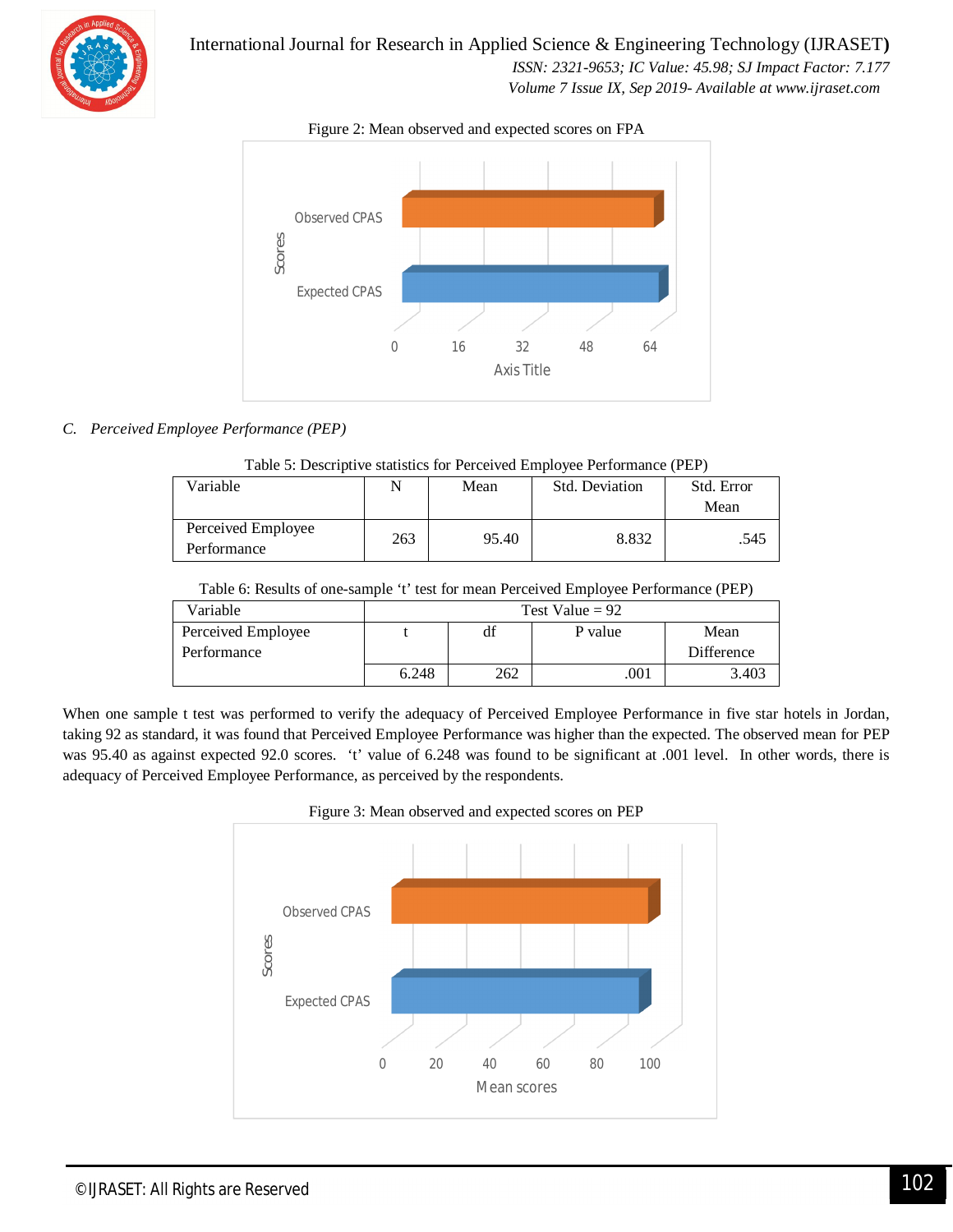

 *ISSN: 2321-9653; IC Value: 45.98; SJ Impact Factor: 7.177 Volume 7 Issue IX, Sep 2019- Available at www.ijraset.com*

#### **VI. DISCUSSION**

- *A. Major Findings of the Study*
- *1)* Current performance appraisal was significantly lesser than the expected
- *2)* Fair performance appraisal was found to significantly lesser than the expected
- *3)* Perceived employee performance was more adequate than the expected

#### Table 7: Mean and Standard Deviation of the Performance appraisal system (n=263)

| Dependent   | Components                                  | Mean | Std Dev. | level      | Rank |
|-------------|---------------------------------------------|------|----------|------------|------|
| Variable    |                                             |      |          |            |      |
|             | <b>Current Performance Appraisal</b>        | 3.92 | 0.49     | High Level | 3    |
| Performance | System (CPAS)                               |      |          |            |      |
|             | Fair Performance Appraisal:                 | 3.93 | 0.49     | High Level | 2    |
|             | Employee perception                         |      |          |            |      |
|             | Perceived Employee                          | 4.15 | 0.38     | High Level |      |
| Appraisal   | Performance                                 |      |          |            |      |
|             | 0.382<br><b>High Level</b><br>4.01<br>Total |      |          |            |      |

It was observed that the Perceived Employee Performance held the highest rank. Fair performance appraisal ranked second and Current Performance Appraisal System (CPAS) had the lowest mean value.

#### *B. Current Performance Appraisal System (CPAS)*

#### Table 8: Mean and standard deviation for "Current Performance Appraisal System" items and total mean of them (n= 263)

|                |                                                                                                                                                                  | Percentage (%) |      |                  |          |                   |      |           |                |
|----------------|------------------------------------------------------------------------------------------------------------------------------------------------------------------|----------------|------|------------------|----------|-------------------|------|-----------|----------------|
| N              | Item                                                                                                                                                             | Strongly agree | gree | <b>Jndecided</b> | Disagree | Strongly disagree | Mean | <b>SD</b> | Rank           |
| 1              | I have a good understanding of the appraisal<br>criteria                                                                                                         | 1.9            | 1.1  | 7.6              | 65.4     | 24.0              | 4.08 | 0.726     | $\overline{4}$ |
| $\overline{2}$ | The appraisal criteria (general) in which I am<br>evaluated is fair                                                                                              | 1.1            | 7.2  | 12.2             | 54.8     | 24.7              | 3.95 | 0.872     | 14             |
| 3              | The current performance appraisal system in my<br>organisation is related to my development                                                                      | 1.5            | 2.7  | 16.7             | 47.1     | 31.9              | 4.05 | 0.854     | $\overline{7}$ |
| $\overline{4}$ | The present appraisal system contributes to my<br>overall organisational effectiveness.                                                                          | 1.1            | 3.8  | 15.6             | 48.3     | 31.2              | 4.05 | 0.850     | $\tau$         |
| 5              | The current format of rating scales used (using<br>percentages in each criteria) in the appraisal form<br>is not an effective measure of employee<br>performance | 2.7            | 5.3  | 20.9             | 44.1     | 27.0              | 3.87 | 0.959     | 20             |
| 6              | The performance criteria used in the appraisal<br>form does not actually measure my real<br>performance                                                          | 3.4            | 12.9 | 20.5             | 36.9     | 26.2              | 3.70 | 1.098     | 23             |
| 7              | Less time is spent on the appraisal process. It is<br>treated as a mere ritual by supervisors and<br>subordinates                                                | 7.6            | 16.3 | 14.4             | 33.5     | 28.1              | 3.58 | 1.263     | 24             |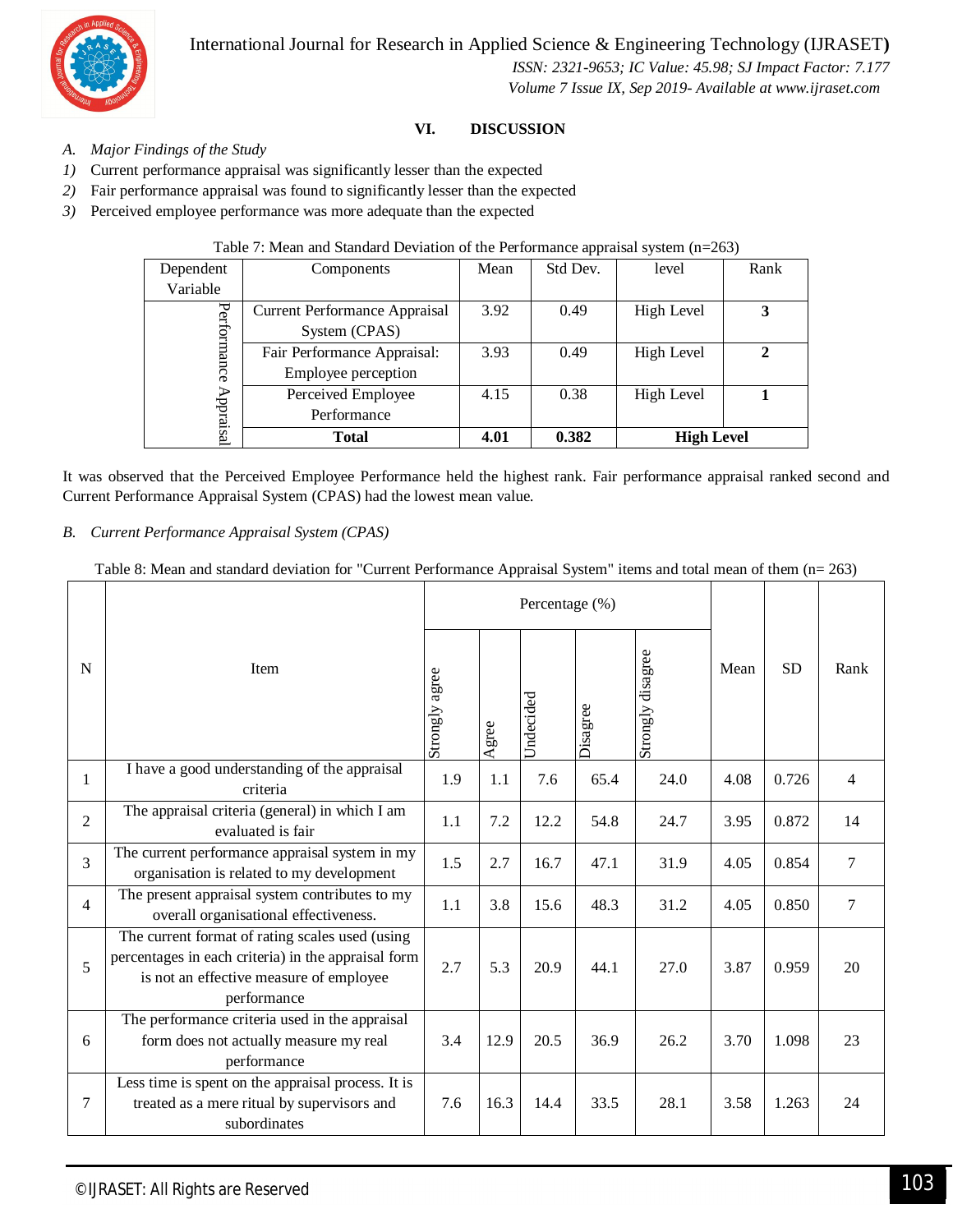

 *ISSN: 2321-9653; IC Value: 45.98; SJ Impact Factor: 7.177 Volume 7 Issue IX, Sep 2019- Available at www.ijraset.com*

| 8  | My current appraisal is done just for the sake of<br>getting bonuses                                                             | 11.8 | 16.0 | 20.9 | 31.9 | 19.8 | 3.32 | 1.282 | 26             |
|----|----------------------------------------------------------------------------------------------------------------------------------|------|------|------|------|------|------|-------|----------------|
| 9  | My current performance appraisal system is very<br>effective                                                                     | 3.0  | 3.0  | 19.4 | 46.8 | 27.8 | 3.93 | 0.930 | 16             |
| 10 | In general, I received the appraisal outcome that I<br>deserved                                                                  | 3.4  | 5.3  | 12.9 | 51.7 | 26.6 | 3.93 | 0.956 | 16             |
| 11 | The productivity of the workforce in this<br>organisation has been improving as a result of the<br>performance management system | 1.9  | 3.4  | 14.1 | 47.5 | 33.1 | 4.06 | 0.882 | 6              |
| 12 | With my performance now, overall, I am fully<br>satisfied with my current pay                                                    | 5.3  | 7.2  | 20.2 | 38.8 | 28.5 | 3.78 | 1.100 | 22             |
| 13 | Overall, I am fully satisfied with criteria used in<br>the current appraisal system                                              | 4.9  | 4.9  | 15.6 | 46.0 | 28.5 | 3.88 | 1.036 | 19             |
| 14 | The appraisal criteria in my hotel ought in<br>evaluating my performance is made class.                                          | 3.4  | 4.9  | 9.1  | 51.0 | 31.6 | 4.02 | 0.957 | 11             |
| 15 | The appraisal System is fair.                                                                                                    | 2.7  | 4.6  | 15.2 | 50.2 | 27.4 | 3.95 | 0.921 | 14             |
| 16 | The appraisal System is transparent                                                                                              | 1.9  | 3.0  | 12.5 | 45.6 | 36.9 | 4.13 | 0.880 | $\overline{2}$ |
| 17 | Performance vestment cretin is objective.                                                                                        | 1.5  | 7.6  | 15.6 | 57.8 | 17.5 | 3.82 | 0.862 | 21             |
| 18 | performance amassment active used in my ought<br>is subjective                                                                   | 6.8  | 13.7 | 15.2 | 44.9 | 19.4 | 3.56 | 1.150 | 25             |
| 19 | The retie scale used in the P.A is capable of<br>necessary performance                                                           | 1.5  | 5.3  | 16.7 | 52.1 | 24.3 | 3.92 | 0.870 | 18             |
| 20 | My organization given performance ratings based<br>on my performance                                                             | 2.3  | 3.4  | 14.8 | 52.9 | 26.6 | 3.98 | 0.871 | 13             |
| 21 | The appraisal given enough time to observe the<br>appraisal                                                                      | 0.8  | 3.4  | 14.4 | 53.2 | 28.1 | 4.05 | 0.795 | $\tau$         |
| 22 | The appraisal and appraisee jointly develop<br>performance goals                                                                 | 1.9  | 5.3  | 11.4 | 50.2 | 31.2 | 4.03 | 0.901 | 10             |
| 23 | Every employees is aware of the purpose $\&$<br>objectives of performance management.                                            | 1.5  | 1.5  | 16.0 | 49.8 | 31.2 | 4.08 | 0.816 | $\overline{4}$ |
| 24 | My P A is based on quantity of my work and not<br>my personality or position.                                                    | 1.9  | 3.4  | 16.7 | 46.8 | 31.2 | 4.02 | 0.889 | $11\,$         |
| 25 | The appraisal system provides an opportunity for<br>self-review and reflection                                                   | 0.4  | 1.9  | 16.0 | 44.1 | 37.6 | 4.17 | 0.788 | 1              |
| 26 | The appraisal system has scope for correcting the<br>biases of the reporting officer through a review<br>process                 | 1.9  | 3.4  | 13.3 | 46.4 | 35.0 | 4.09 | 0.886 | 3              |
|    | <b>Total Mean</b>                                                                                                                |      |      |      |      |      |      |       |                |

From the table, the arithmetic mean of "Current Performance Appraisal System" ranging from (3.32-4.17), and most notably the highest mean reached (4.17) out of (5) for item (25). "The appraisal system provided an opportunity for self-review and reflection", then for item (16) "The Current Performance Appraisal is transparent" (mean 4.13). And the lowest mean was (3.32) for items (8)" My current appraisal is done just for the sake of getting bonuses ". The total mean for "Current Performance Appraisal System" reached mean (3.92) and standard deviation (0.497).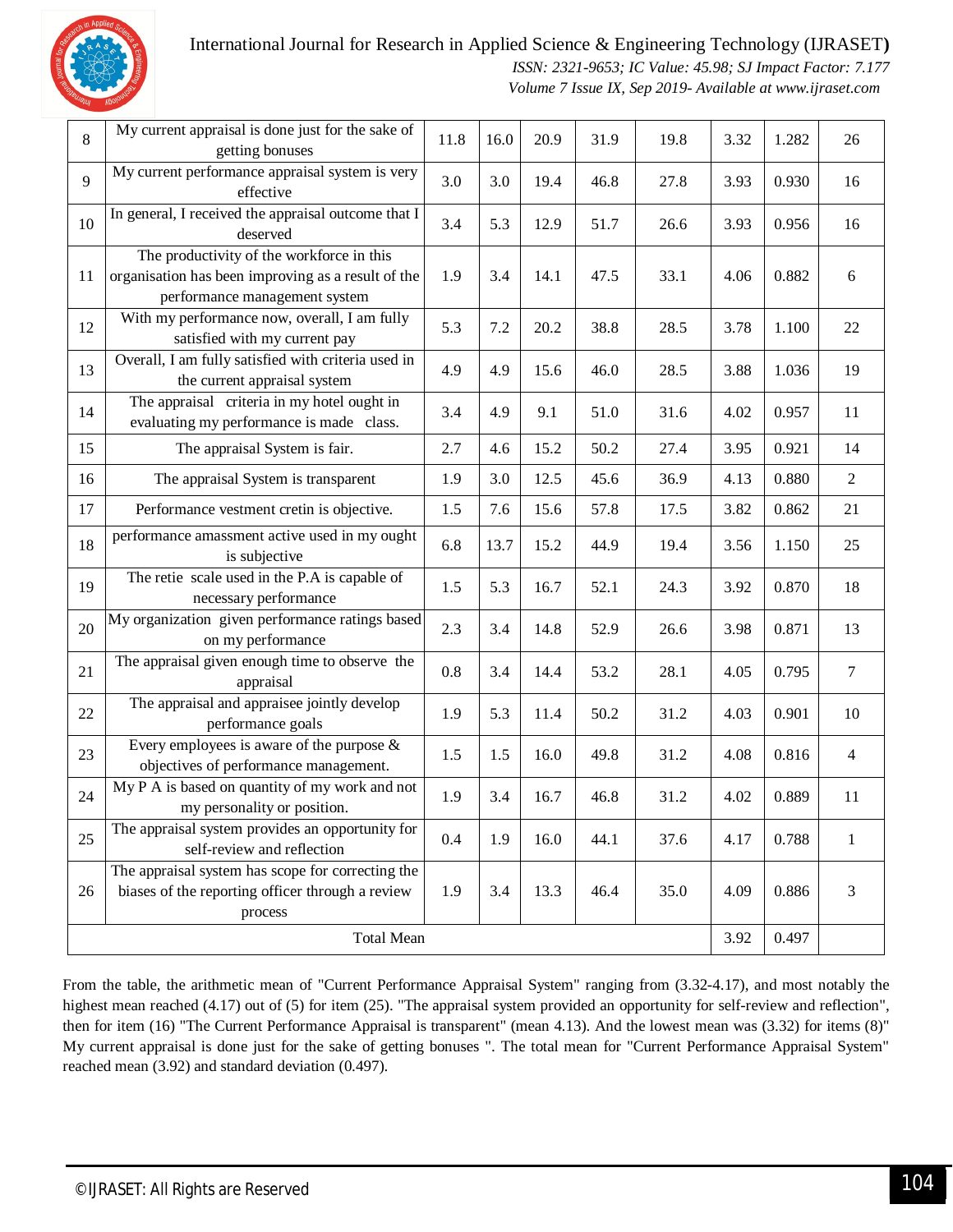

 *ISSN: 2321-9653; IC Value: 45.98; SJ Impact Factor: 7.177*

 *Volume 7 Issue IX, Sep 2019- Available at www.ijraset.com*

#### *C. Fair Performance Appraisal: Employee Perception*

Table 9: Mean and standard deviation for "Fair Performance Appraisal: Employee perception" items and total mean of them (n=

263)

| N                 | Item                                                                                  |                |       | Percentage (%) | Mean     | <b>SD</b>            | Rank |       |                |
|-------------------|---------------------------------------------------------------------------------------|----------------|-------|----------------|----------|----------------------|------|-------|----------------|
|                   |                                                                                       | Strongly agree | Agree | Undecided      | Disagree | Strongly<br>disagree |      |       |                |
| $\mathbf{1}$      | My superior treated me in a polite manner                                             | ÷,             | 2.3   | 3.8            | 55.9     | 38.0                 | 4.30 | 0.651 | $\mathbf{1}$   |
| $\overline{2}$    | My supervisor makes improper remarks during<br>performance Appraisal                  | 9.1            | 13.7  | 11.8           | 36.1     | 29.3                 | 3.63 | 1.283 | 12             |
| 3                 | My supervisor does not communicate the appraisal<br>details in timely manner          | 9.5            | 11.0  | 17.5           | 32.3     | 29.7                 | 3.62 | 1.275 | 14             |
| $\overline{4}$    | My superior treated me with respect                                                   | 0.4            | 0.8   | 9.9            | 48.7     | 40.3                 | 4.28 | 0.701 | $\overline{2}$ |
| 5                 | My superior is candid in communication with me                                        | 0.4            | 2.3   | 12.2           | 40.3     | 44.9                 | 4.27 | 0.791 | $\overline{4}$ |
| 6                 | My superior expectation regarding the procedure<br>of PA is not very clear.           | 8.0            | 12.9  | 19.0           | 28.5     | 31.6                 | 3.63 | 1.268 | 12             |
| $\tau$            | My superior treated me with dignity                                                   | 0.4            | 1.1   | 8.4            | 50.6     | 39.5                 | 4.28 | 0.696 | $\overline{2}$ |
| 8                 | The appraisal details was communicated in a<br>timely manner                          | 1.1            | 4.2   | 10.6           | 45.2     | 38.8                 | 4.16 | 0.860 | 6              |
| 9                 | My superior refrained from improper remarks or<br>comments                            | 4.2            | 4.6   | 12.9           | 44.5     | 33.8                 | 3.99 | 1.015 | 10             |
| 10                | My superior is biased in appraising my<br>performance                                 | 13.3           | 15.2  | 17.9           | 40.3     | 13.3                 | 3.25 | 1.250 | 15             |
| 11                | My superior explains the appraisal procedures<br>thoroughly                           | 1.9            | 2.3   | 13.3           | 54.0     | 28.5                 | 4.05 | 0.825 | 9              |
| 12                | His / her explanation regarding the procedures<br>were clear                          | 1.1            | 2.7   | 9.1            | 53.2     | 33.8                 | 4.16 | 0.785 | 6              |
| 13                | My superior disrespects me during PA                                                  | 22.8           | 10.6  | 11.4           | 32.3     | 22.8                 | 3.22 | 1.489 | 16             |
| 14                | The superior communications were specific to my<br>questions                          | 3.8            | 8.4   | 24.7           | 40.3     | 22.8                 | 3.70 | 1.032 | 11             |
| 15                | My reporting officers help me to plane my<br>performance in the beginning of the year | 1.9            | 2.7   | 9.9            | 52.9     | 32.7                 | 4.12 | 0.832 | $8\,$          |
| 16                | The superior's take performance appraisals<br>seriously                               | 1.9            | 2.3   | 10.6           | 45.2     | 39.9                 | 4.19 | 0.857 | 5              |
| <b>Total Mean</b> |                                                                                       |                |       |                |          |                      |      | 0.490 |                |

From the table, arithmetic mean of "Fair Performance Appraisal" ranging from (3.22-4.30), and most notably the highest mean reached (4.30) out of (5) for item (1). "My superior treated me in a polite manner", then for item (7) "My superior treated me with dignity" (mean 4.28). And the lowest mean was (3.22) for items (13) "My superior disrespects me during PA". The total mean for "Fair performance appraisal: Employee perception" reached mean (3.93) and standard deviation (0.490).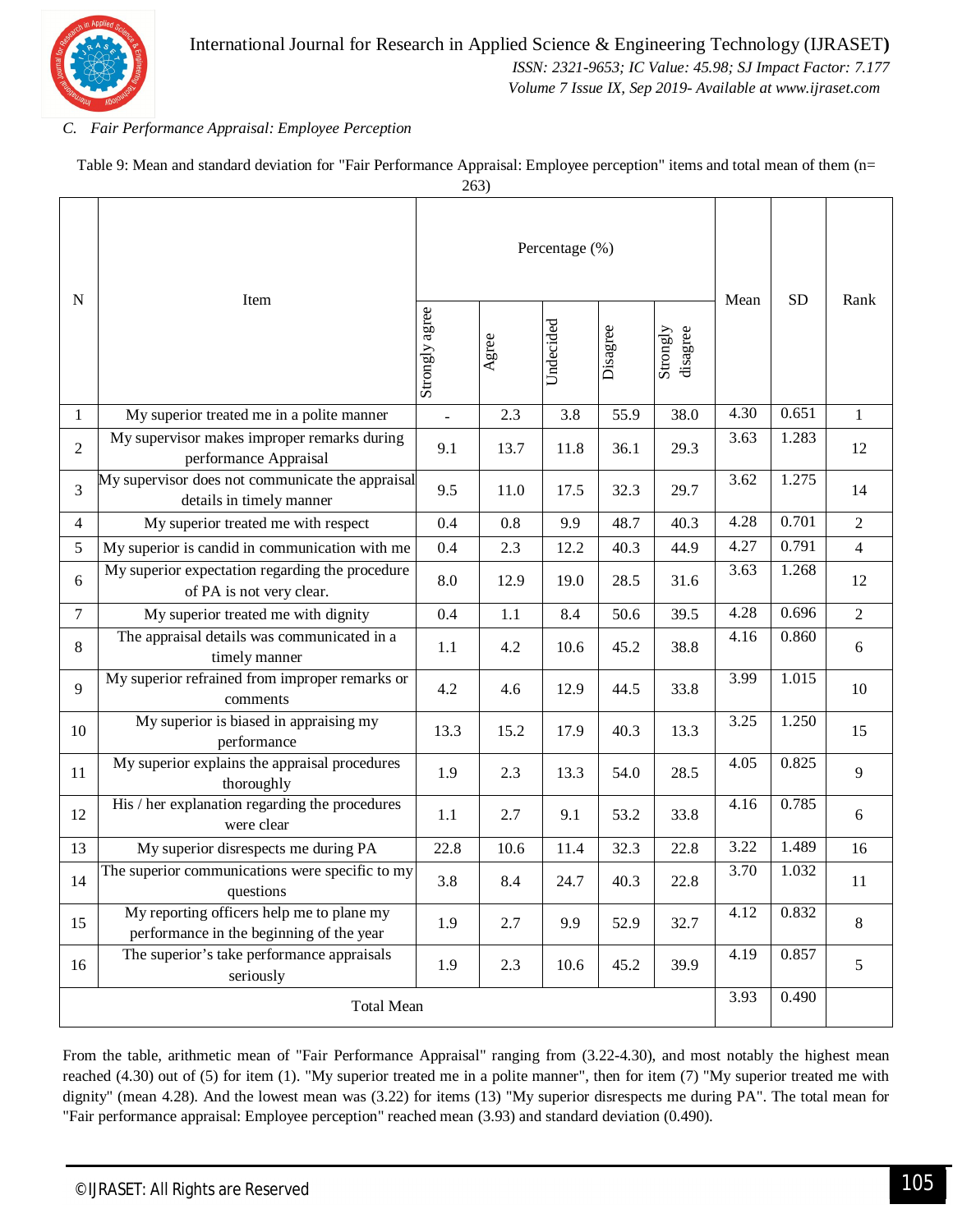

 *ISSN: 2321-9653; IC Value: 45.98; SJ Impact Factor: 7.177 Volume 7 Issue IX, Sep 2019- Available at www.ijraset.com*

#### *D. Perceived Employee Performance (PEP)*

|                | Item                                                                                                                                                                                                                         |                |       | Percentage (%) |          |                      |      |           |                |
|----------------|------------------------------------------------------------------------------------------------------------------------------------------------------------------------------------------------------------------------------|----------------|-------|----------------|----------|----------------------|------|-----------|----------------|
| $\mathbf N$    |                                                                                                                                                                                                                              | Strongly agree | Agree | Undecided      | Disagree | Strongly<br>disagree | Mean | <b>SD</b> | Rank           |
| 1              | The appraisal criteria in evaluating my performance<br>should be made clear                                                                                                                                                  |                |       | 5.7            | 58.9     | 35.4                 | 4.30 | 0.569     | 4              |
| $\overline{2}$ | The appraisal system should be fair                                                                                                                                                                                          | 0.4            | 1.1   | 6.5            | 51.0     | 41.1                 | 4.31 | 0.678     | 3              |
| $\overline{3}$ | The appraisal system should be transparent                                                                                                                                                                                   | ÷,             | 0.8   | 8.0            | 46.4     | 44.9                 | 4.35 | 0.660     | $\overline{2}$ |
| $\overline{4}$ | The type of performance evaluation measures used in<br>employee performance appraisal is important for an<br>effective appraisal system                                                                                      | ÷,             | 1.5   | 9.9            | 48.7     | 39.9                 | 4.27 | 0.699     | 5              |
| 5              | Performance measurement criteria should be<br>objective                                                                                                                                                                      | 0.4            | 2.7   | 11.0           | 44.5     | 41.4                 | 4.24 | 0.781     | 12             |
| 6              | Performance measurement criteria should be<br>subjective                                                                                                                                                                     | 19.8           | 8.4   | 11.8           | 33.5     | 26.6                 | 3.39 | 1.460     | 26             |
| $\overline{7}$ | Format of rating scale is important to measure the<br>accuracy of individual performance                                                                                                                                     | 1.5            | 2.3   | 11.8           | 47.9     | 36.5                 | 4.16 | 0.830     | 19             |
| 8              | The format of rating scale used in the appraisal form<br>should be measurable                                                                                                                                                | 1.5            | 3.8   | 13.7           | 49.0     | 31.9                 | 4.06 | 0.863     | 21             |
| 9              | Performance ratings should be based on how well I do<br>my work                                                                                                                                                              | 0.4            | 3.0   | 8.7            | 46.8     | 41.1                 | 4.25 | 0.770     | 10             |
| 10             | Appraiser should have enough time to observe and<br>evaluate appraise                                                                                                                                                        | 0.8            | 1.5   | 9.9            | 47.1     | 40.7                 | 4.25 | 0.756     | 10             |
| 11             | Appraiser and appraise should jointly develop the<br>performance goals                                                                                                                                                       | 1.1            | 1.1   | 9.1            | 47.5     | 41.1                 | 4.26 | 0.764     | 6              |
| 12             | An important aspect of performance management is<br>the setting of goals                                                                                                                                                     | 0.8            | 2.3   | 6.5            | 58.6     | 31.9                 | 4.19 | 0.715     | 15             |
| 13             | It is important be aware of the purpose and objectives<br>of the performance Appraisal                                                                                                                                       | 1.1            | 1.9   | 6.1            | 55.1     | 35.7                 | 4.22 | 0.741     | 14             |
| 14             | Performance management should be focused on<br>development of employees                                                                                                                                                      | 1.5            | 1.1   | 4.6            | 55.5     | 37.3                 | 4.26 | 0.732     | 6              |
| 15             | An effective performance appraisal system is an<br>important indicator of the effectiveness of employee<br>performance                                                                                                       | ÷,             | 2.7   | 8.0            | 49.8     | 39.5                 | 4.26 | 0.718     | 6              |
| 16             | Appraisee should openly discuss his/her job problems<br>with the appraiser                                                                                                                                                   | 1.1            | 0.8   | 7.6            | 52.1     | 38.4                 | 4.26 | 0.727     | 6              |
| 17             | My performance appraisal is based on the quality and<br>quantity of my work and not on my personality or<br>position                                                                                                         | 1.5            | 2.7   | 13.7           | 46.8     | 35.4                 | 4.12 | 0.850     | 20             |
| 18             | On top of the current appraisal system which is linked<br>to annual bonus, there should be an incentive scheme<br>in terms of performance-related pay for those who<br>achieve Grade A (Excellent) in their annual appraisal | 0.4            | 3.8   | 13.7           | 41.8     | 40.3                 | 4.18 | 0.835     | 18             |

Table 10: Mean and standard deviation for "Perceived Employee Performance (PEP)" items and total mean of them (n= 263)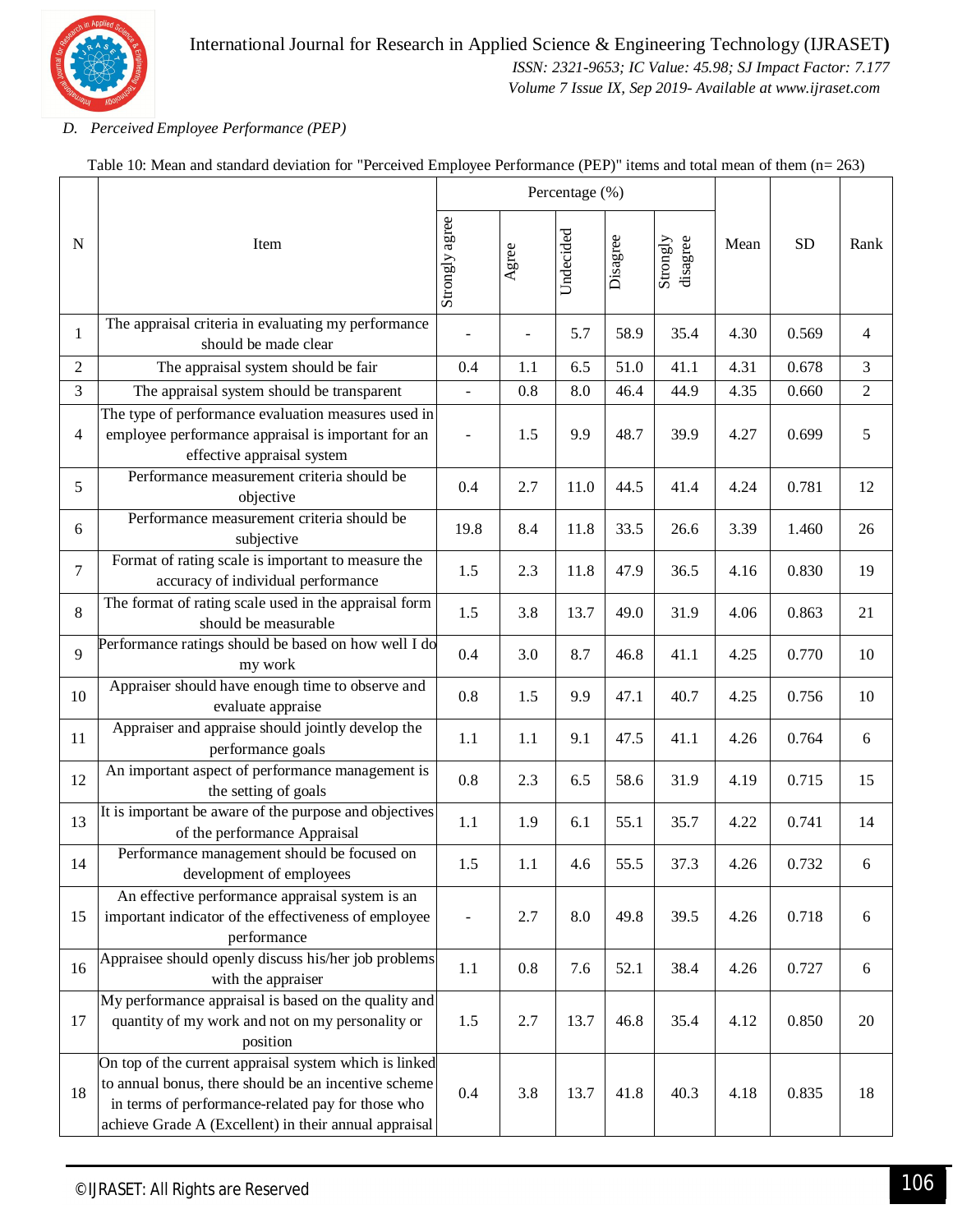

 *ISSN: 2321-9653; IC Value: 45.98; SJ Impact Factor: 7.177 Volume 7 Issue IX, Sep 2019- Available at www.ijraset.com*

| 19                | Group success in more important than individual<br>success                                                                               | 1.1 | 2.7 | 10.3 | 48.3 | 37.6 | 4.19  | 0.810 | 15 |
|-------------------|------------------------------------------------------------------------------------------------------------------------------------------|-----|-----|------|------|------|-------|-------|----|
| 20                | Supervisors give the same ratings to all their<br>subordinates in order to avoid resentment and<br>rivalries among them                  | 5.7 | 7.2 | 12.9 | 42.6 | 31.6 | 3.87  | 1.111 | 23 |
| 21                | It is important to maintain harmony within my peers,<br>subordinates and workers in my organization                                      | 0.8 | 2.3 | 8.7  | 49.8 | 38.4 | 4.23  | 0.762 | 13 |
| 22                | Employees should make most disagree with<br>management decisions                                                                         | 9.1 | 7.2 | 11.0 | 37.3 | 35.4 | 3.83  | 1.245 | 24 |
| 23                | Management should not delegate without consulting<br>subordinates                                                                        | 3.4 | 3.0 | 10.6 | 36.9 | 46.0 | 4.19  | 0.982 | 15 |
| 24                | Manager should not delegate important task to<br>employees                                                                               | 6.1 | 8.7 | 12.5 | 46.8 | 25.9 | 3.78  | 1.112 | 25 |
| 25                | It is frequently necessary for a manager to use<br>authority and power when dealing with subordinates                                    | 4.9 | 6.5 | 14.1 | 37.6 | 36.9 | 3.95  | 1.102 | 22 |
| 26                | The performance appraisal system helps each the<br>appraise and the appraiser to have a clear joint<br>understanding of each other's job | 0.8 | 1.1 | 6.1  | 36.1 | 55.9 | 4.45  | 0.729 | 1  |
| <b>Total Mean</b> |                                                                                                                                          |     |     |      |      | 4.15 | 0.386 |       |    |

From the table, arithmetic mean of "Perceived Employee Performance" ranging from (3.39-4.45), and most notably the highest mean reached (4.45) out of (5) for item (26). "The performance appraisal system help every appraise and the appraiser to have a clear joint understanding of each other's job", then for item (3) "The appraisal system should be transparent" (mean 4.35). And the lowest mean was (3.39) for items (6) "Performance measurement criteria should be subjective". The total mean for "Perceived Employee Performance (PEP)" reached mean (4.15) and standard deviation (0.386).

From the results it was clear that H1 formulated as 'Performance Appraisal in Five Star Hotels in Jordan is adequate' was rejected for Current performance appraisal system and fair performance appraisal, and accepted for perceived employee performance.

#### **VII. CONCLUSION**

The study attempted to assess the importance of performance appraisal in different five-star hotels in Jordan. According to Robbins, Bergman, and Stagg (2004) have well-interpreted the role of performance in performance management system by emphasising that "evaluating employee performance is part of a performance management system, which is a process of establishing performance standards and appraising employee performance in order to arrive at objective human resource decisions as well as to provide documentation to support those decisions. Through testing of hypothesis, Five Star Hotels of different cities in Jordan were found to have different systems for their Performance Appraisal. It was hence found that the performance appraisal was a critical part of a performance management system". Effective performance management can make a major contribution to the achievement of business objectives while maximizing the contribution of employees.

#### **REFERENCES**

- [1] Al-Ashqar, W. M. A. (2017). Faculty Members' Attitudes towards the Performance Appraisal Process in the Public Universities in Light of Some Variables. International Education Studies, 10(6), 135.
- [2] Boadu, F., Dwomo-Fokuo, E., Boakye, J. K., &Frimpong, A. O. (2014). Employee appraisal and performance in the hospitality industry. Research in Business and Management, 1(2), 146-165.
- [3] Den Hartog, D. N., Boselie, P., &Paauwe, J. (2004). Performance management: A model and research agenda. Applied psychology, 53(4), 556-569.
- [4] Dorfman, P., Stephan, W., & Loveland, J. (1986). Performance appraisal behaviors: Supervisor perceptions and subordinate reactions. Personnel Psychology, 39(3), 579-597.
- [5] Daley, D. (1992). Performance appraisal in the public sector: Techniques and applications: Abc-Clio.
- [6] Fletcher, C. (2001). Performance appraisal and management: The developing research agenda. Journal of Occupational and Organizational Psychology, 74(4), 473-487.
- [7] Haraisa, Y. E. (2016). The Impact of Human Resource Management Practices on Innovation Performance: An Empirical Study on Jordanian Private Hospitals. International Journal of Academic Research in Accounting, Finance and Management Sciences, 6(4), 185-195.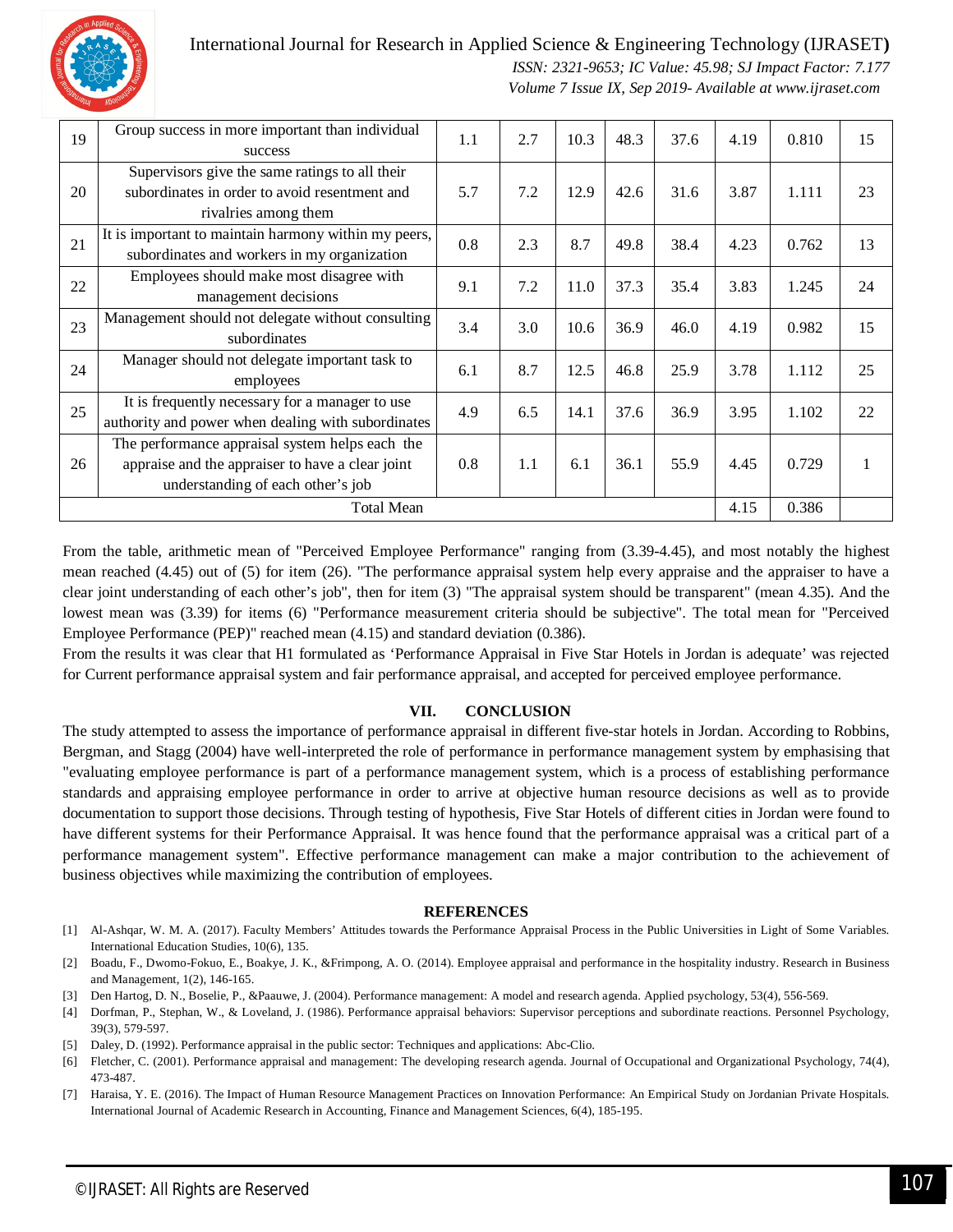



 *ISSN: 2321-9653; IC Value: 45.98; SJ Impact Factor: 7.177*

 *Volume 7 Issue IX, Sep 2019- Available at www.ijraset.com*

- [8] Ibeogu, P. H., &Ozturen, A. (2015). Perception of Justice in Performance Appraisal and Effect on Satisfaction: Empirical Findings from Northern Cyprus Banks. Procedia Economics and Finance, 23, 964-969
- [9] Jain, P. (2009). The role of performance appraisal in strategic human resources management in public libraries in Botswana.
- [10] Kavanagh, P., Benson, J., & Brown, M. (2007). Understanding performance appraisal fairness. Asia Pacific Journal of Human Resources, 45(2), 132-150.
- [11] Longenecker, C., & Goff, S. (1992). Performance appraisal effectiveness: A matter of perspective. SAM Advanced Management Journal, 57(2), 17.
- [12] Latham, G. (1981). Increasing productivity through performance appraisal: Prentice-Hall.
- [13] Locke, E., & Latham, G. (1984). Goal setting: A motivational technique that works! : Prentice-Hall.
- [14] Murphy, K., & Cleveland, J. (1991). Performance appraisal: An organizational perspective: Allyn & Bacon.
- [15] Othman, N. (2014). Employee Performance Appraisal Satisfaction: The Case Evidence from Brunei's Civil Service: The University of Manchester, Manchester, UK.
- [16] Robbins, S. P., Bergman, R., & Stagg, I. (2004). Coulter M. Management.
- [17] Redman, T., & Wilkinson, A. (2006). Contemporary human resource management: text and cases: Pearson Education.
- [18] Redman, T., Snape, E., Thompson, D., & Yan, F. K. C. (2000). Performance appraisal in an NHS hospital. Human Resource Management Journal, 10(1), 48- 62.
- [19] Wright, R. (2002). Perceptual dimensions of performance management systems in the eyes of different sample categories. International Journal of Management, 19(2), 184.